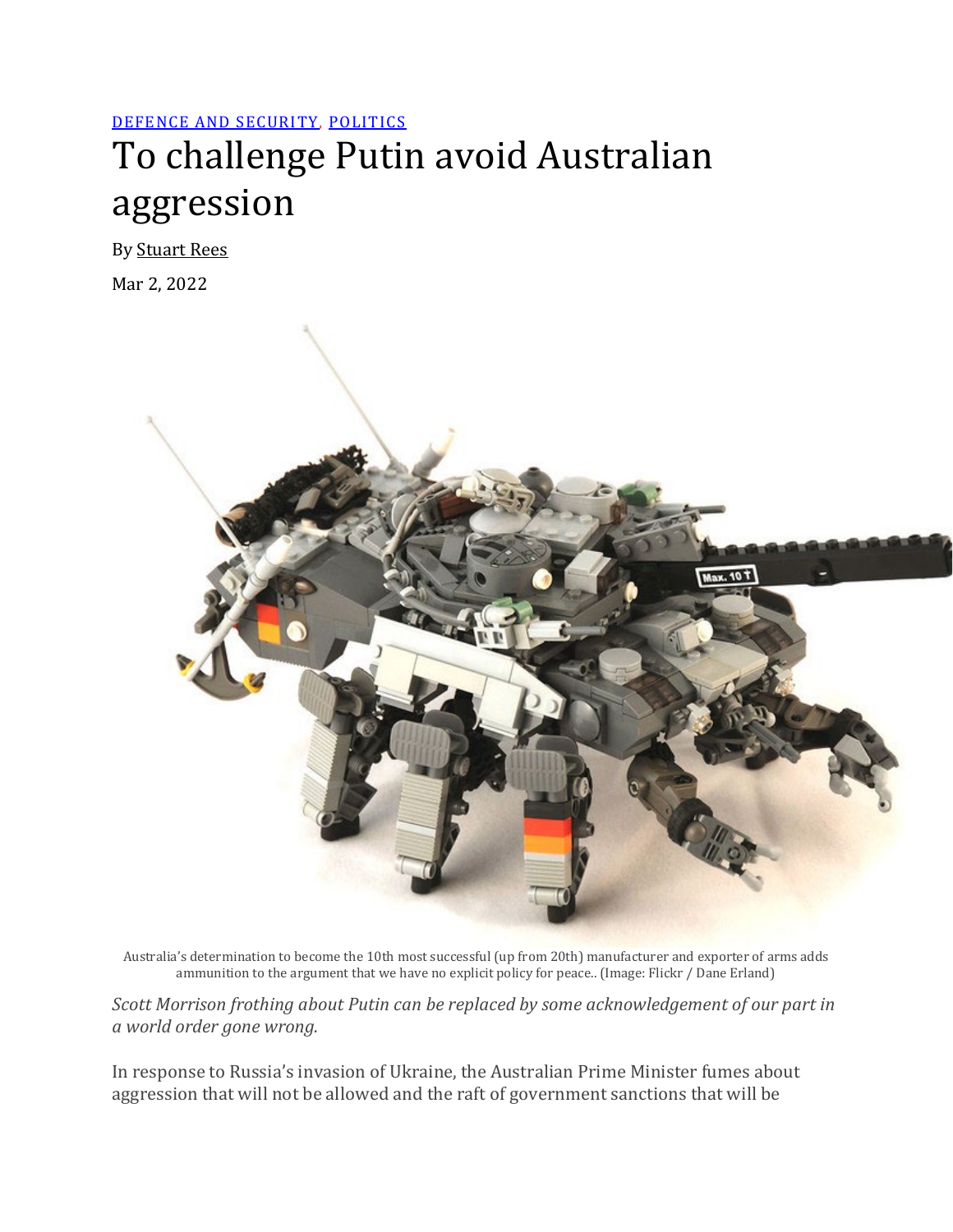imposed. In defence of democracy, he says, Australia's sanctions policy is in lock step with other peace living nations, but there's something bogus with these claims.

If your country has been a consistent and enthusiastic champion of peace, of non violence and of principles of world order nurtured by respect for human rights, then it would be plausible to challenge chronic abusers of international law. But television images of Scott Morrison frothing about the new iron curtain encircling Ukraine, would look more convincing against a backdrop of radical changes in Australia's domestic and foreign policies.

A start could easily be made by adopting the Uluru statement and giving Indigenous people due recognition in the constitution. A genuine effort to repudiate the past and build a new future.

That initiative needs to be followed immediately by ceasing our unfathomably evil conduct towards asylum seekers and the special sadism reserved to reject refugees' appeals to be reunited with their families. The trifecta in these cruelty stakes concerns the political bullies' brave determination to prevent the Sri Lankan family and their little girls from returning to Bilolea.

In response to a US/UK commercial / defence alliance to build and sell long range nuclear submarines, Australia eagerly joins despite the infinite costs and arguments about the monumental irrelevance of such policies. Back in Moscow, Putin's policies to return to the glory of Soviet, KGB days, proceed because none of his advisers will dare to question him. The Australian irony can't go unnoticed. In preparation for a possible future war with China, no-one in the two major political parties dare oppose the AUKUS decision to go nuclear.

Australia's determination to become the 10th most successful (up from 20th) manufacturer and exporter of arms adds ammunition to the argument that we have no explicit policy for peace. There's no regular parliamentary debate about the small victories to be achieved for peace, in the home, in work places, in national conflicts and in international affairs, so the current pleas for peace sound like a too late after thought prompted because war is occurring.

Even though Australians won the 2017 Nobel Peace Prize for their campaigning to abolish nuclear weapons, Australian governments still refuse to ratify the Treaty on the Prohibition of Nuclear Weapons. Anti nuclear weapons campaigners say the alternative is unthinkable, except perhaps in Canberra defence/attack circles where giving peace a chance has been treated as a soft, even, heaven forbid, as a greenie option. More chest beating on behalf of macho man.

A cartoon gone viral around the world is called 'Giving Hypocrisy a Bad Name .' It shows Uncle Sam with one hand remonstrating with the Russian Bear for its forceful, illegal invasion and occupation of Ukraine, and with the other handing out support and